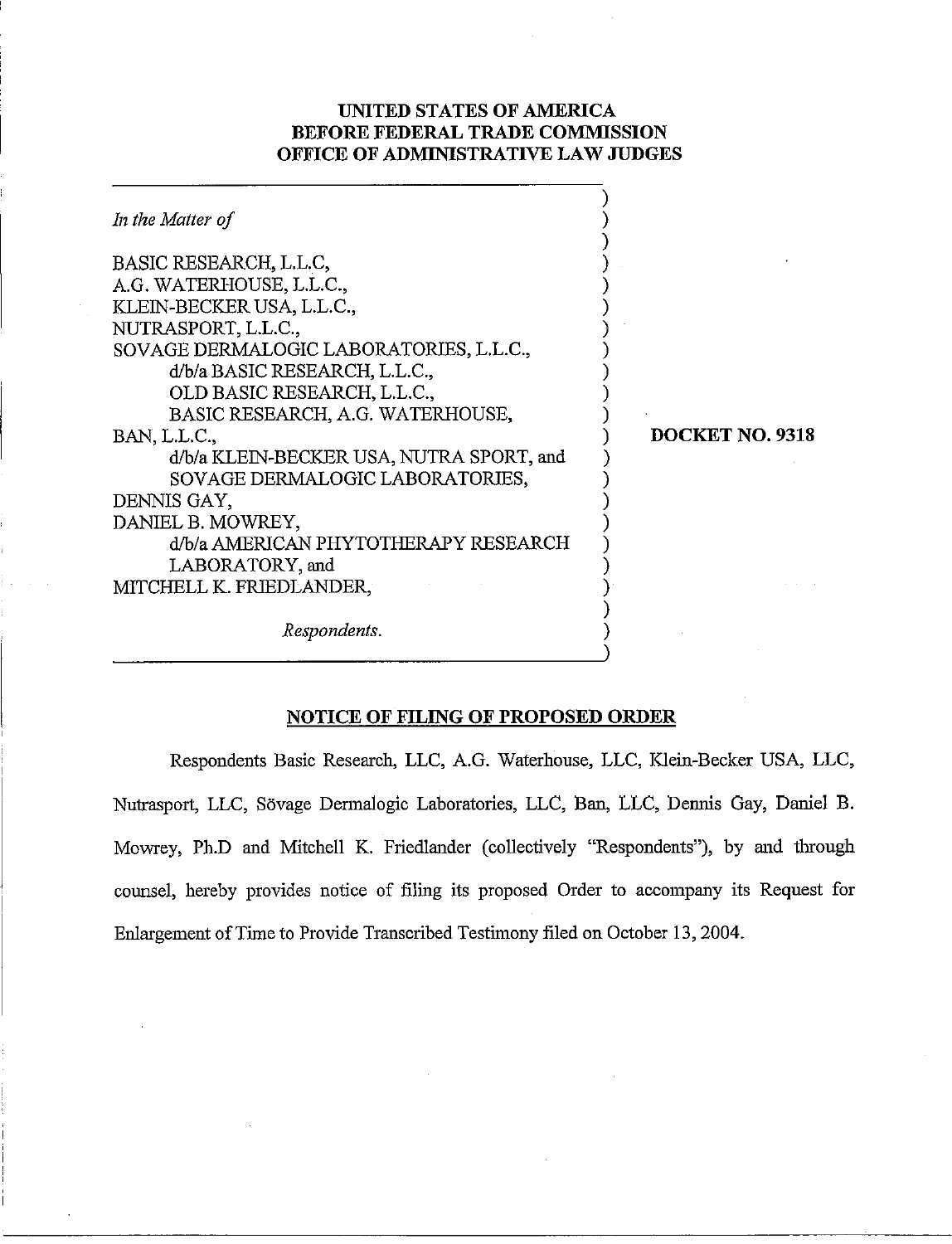Respectfully submitted,

**P** 

Jeffrey D. Feldman Gregory L. Hillyer Christopher P. Demetriades FeldmanGale, P.A. Miami Center, 19<sup>m</sup> Floor 201 South Biscayne Blvd. Miami, Florida 33131<br>Tel: (305) 358-500 Tel: (305) 358-5001<br>Fax: (305) 358-3309  $(305)$  358-3309

 $\mathbf{2}$ 

Attorneys for Respondents Basic Research, LLC, A.G. Waterhouse, LLC, Klein-Becker USA, LLC, Nutrasport, LLC, Sovage Dermalogic Laboratories, LLC and Ban, LLC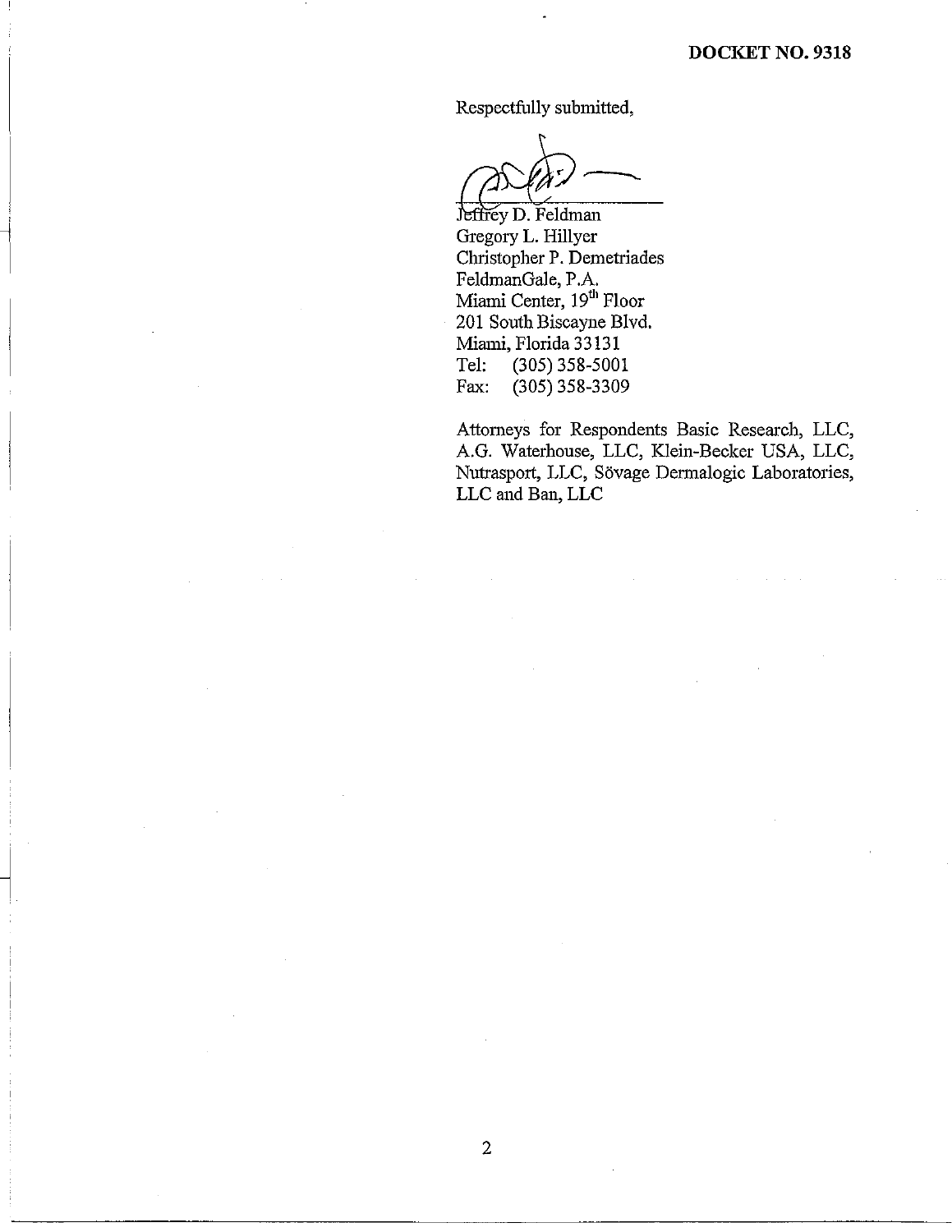#### **CERTIFICATE OF SERVICE**

I HEREBY CERTIFY that a true and correct copy of the foregoing Notice of Correction was provided to the following parties this 14th day of October, 2004 as follows:

(I) One (1) original and two (2) copy by Federal Express to Donald S. Clark, Secretary, Federal Trade Commission, Room H-159, 600 Pennsylvania Avenue, N.W., Waslington, D.C., 20580;

(2) One (1) electronic copy via e-mail attachment in Adobe<sup>®</sup> ".pdf" format to the Secretary of the FTC at Secretary@ftc.gov;

(3) Two (2) copies by Federal Express to Administrative Law Judge Stephen J. McGuire, Federal Trade Commission, Room H-104, 600 Pennsylvania Avenue N.W., Washington, D.C. 20580;

(4) One (1) copy via e-mail attachment in Adobe<sup>®</sup> ".pdf" format to Commission Complaint Counsel, Laureen Kapin, Joshua S. Millard, and Laura Scheider, all care of  $lkapin@ftc.gov, imillard@ftc.gov; richardson@ftc.gov; lschneider@ftc.gov with one (1) paper$ courtesy copy via U. S. Postal Service to Laureen Kapin, Bureau of Consumer Protection, Federal Trade Commission, Suite NJ-2122, 600 Pennsylvania Avenue, N.W., Washington, D.C., 20580;

(5) One (1) copy via U. S. Postal Service to Elaine Kolish, Associate Director in the Bureau of Consumer Protection, Federal Trade Commission, 600 Pennsylvania Avenue, N.W., Washington, D.C. 20580

(6) One (1) copy via United States Postal Service to Stephen Nagin, Esq., Nagin Gallop & Figueredo, 3225 Aviation Avenue, Suite 301, Miami, Florida 33 131.

(7) One (1) copy via United States Postal Service to Richard Burbidge, Esq., Jefferson W. Gross, Esq. and Andrew J. Dymek, Esq., Burbidge & Mitchell, 215 South State Street, Suite 920, Salt Lake City, Utah 84111, Counsel for Dennis Gay.

(8) One (1) copy via United States Postal Service to Ronald F. Price, Esq., Peters Scofield Price, A Professional Corporation, 340 Broadway Centre, 111 East Broadway, Salt Lake City, Utah 841 11, Counsel for Daniel B. Mowrey.

(9) One (1) copy via United States Postal Service to Mitchell K. Friedlander, 5742 West Harold Gatty Drive, Salt Lake City, Utah 841 11, Pro Se.

3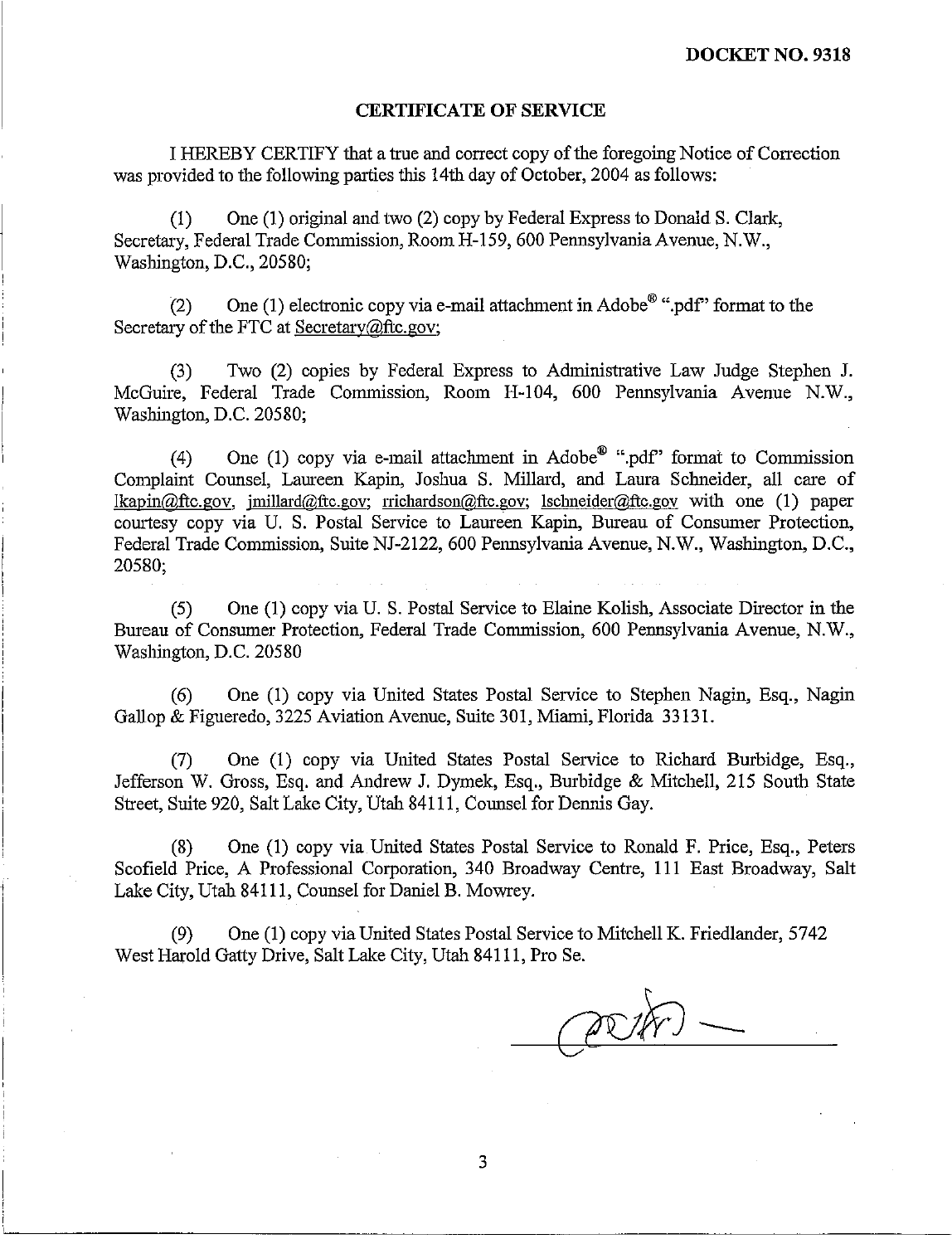### **CERTIFICATION FOR ELECTRONIC FILING**

I

I HEREBY CERTIFY that the electronic version of the foregoing is a true and correct copy of the original document being filed this same day of October 14, 2004 via Federal Express with the Office of the Secretary, Room H-159, Federal Trade Commission, 600 Pennsylvania Avenue, N.W., Washington, D.C. 20580.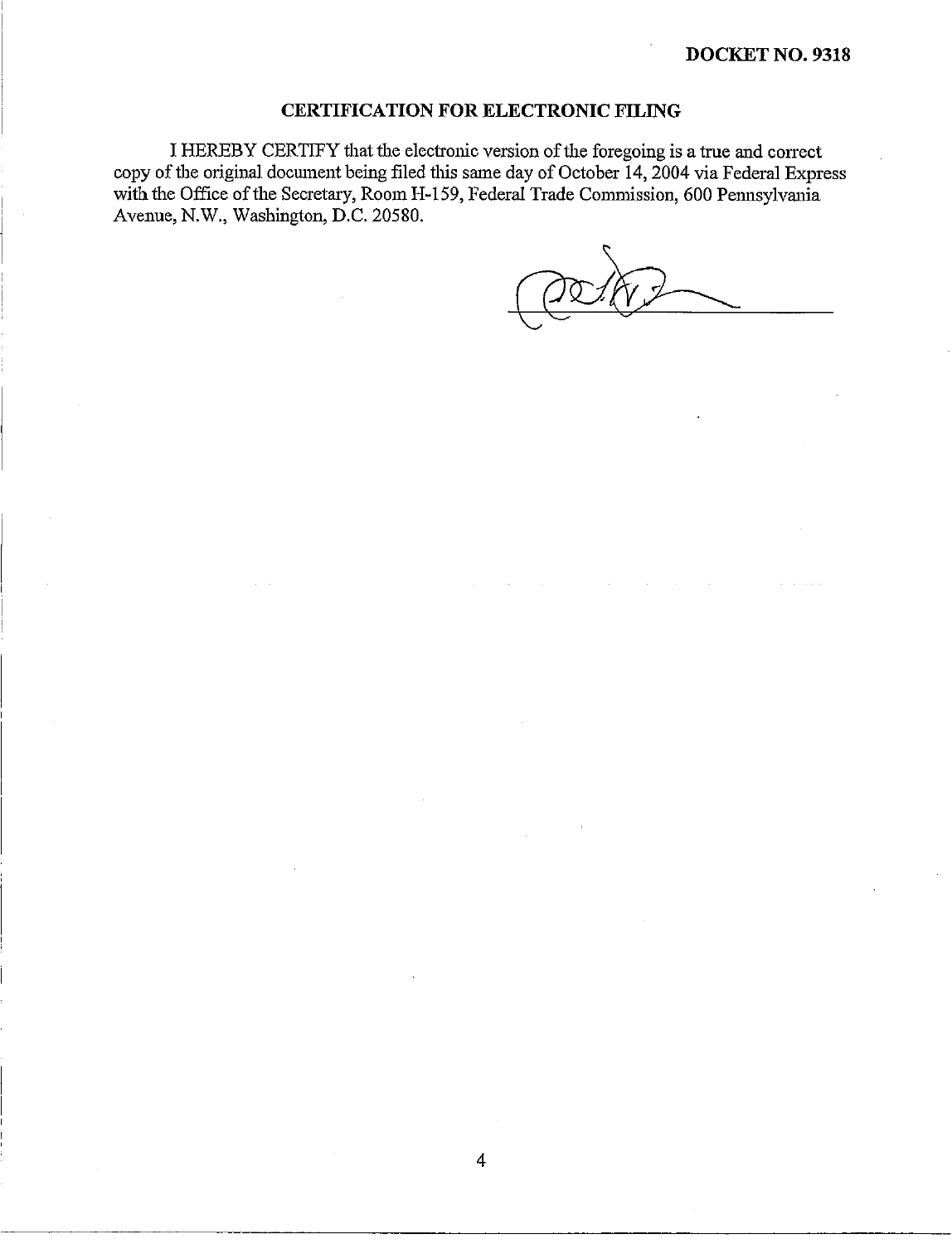## **UNITED STATES OF AMERICA BEFORE FEDERAL TRADE COMMISSION OFFICE OF ADMINISTRATIVE LAW JUDGES**

٦

| In the Matter of                                                                                                                            |                 |
|---------------------------------------------------------------------------------------------------------------------------------------------|-----------------|
| BASIC RESEARCH, L.L.C,                                                                                                                      |                 |
| A.G. WATERHOUSE, L.L.C.,                                                                                                                    |                 |
| KLEIN-BECKER USA, L.L.C.,                                                                                                                   |                 |
| NUTRASPORT, L.L.C.,                                                                                                                         |                 |
| SOVAGE DERMALOGIC LABORATORIES, L.L.C.,<br>d/b/a BASIC RESEARCH, L.L.C.,<br>OLD BASIC RESEARCH, L.L.C.,<br>BASIC RESEARCH, A.G. WATERHOUSE, |                 |
| BAN, L.L.C.,<br>d/b/a KLEIN-BECKER USA, NUTRA SPORT, and<br>SOVAGE DERMALOGIC LABORATORIES,                                                 | DOCKET NO. 9318 |
| DENNIS GAY,                                                                                                                                 |                 |
| DANIEL B. MOWREY,<br>d/b/a AMERICAN PHYTOTHERAPY RESEARCH<br>LABORATORY, and                                                                |                 |
| MITCHELL K. FRIEDLANDER                                                                                                                     |                 |

## **ORDER ON REOUEST FOR EMLARGEMENT OF TIME TO PROVIDE TRANSCRIBED TESTIMONY**

THIS CAUSE came before the Administrative Law Judge for the Federal Trade Commission on Respondents' Request for Enlargement of Time ("Request for Enlargement") to provide transcribed testimony of their Expert Witnesses. Having carefully reviewed the Request for Enlargement and being otherwise fully advised in the premises, it is hereby